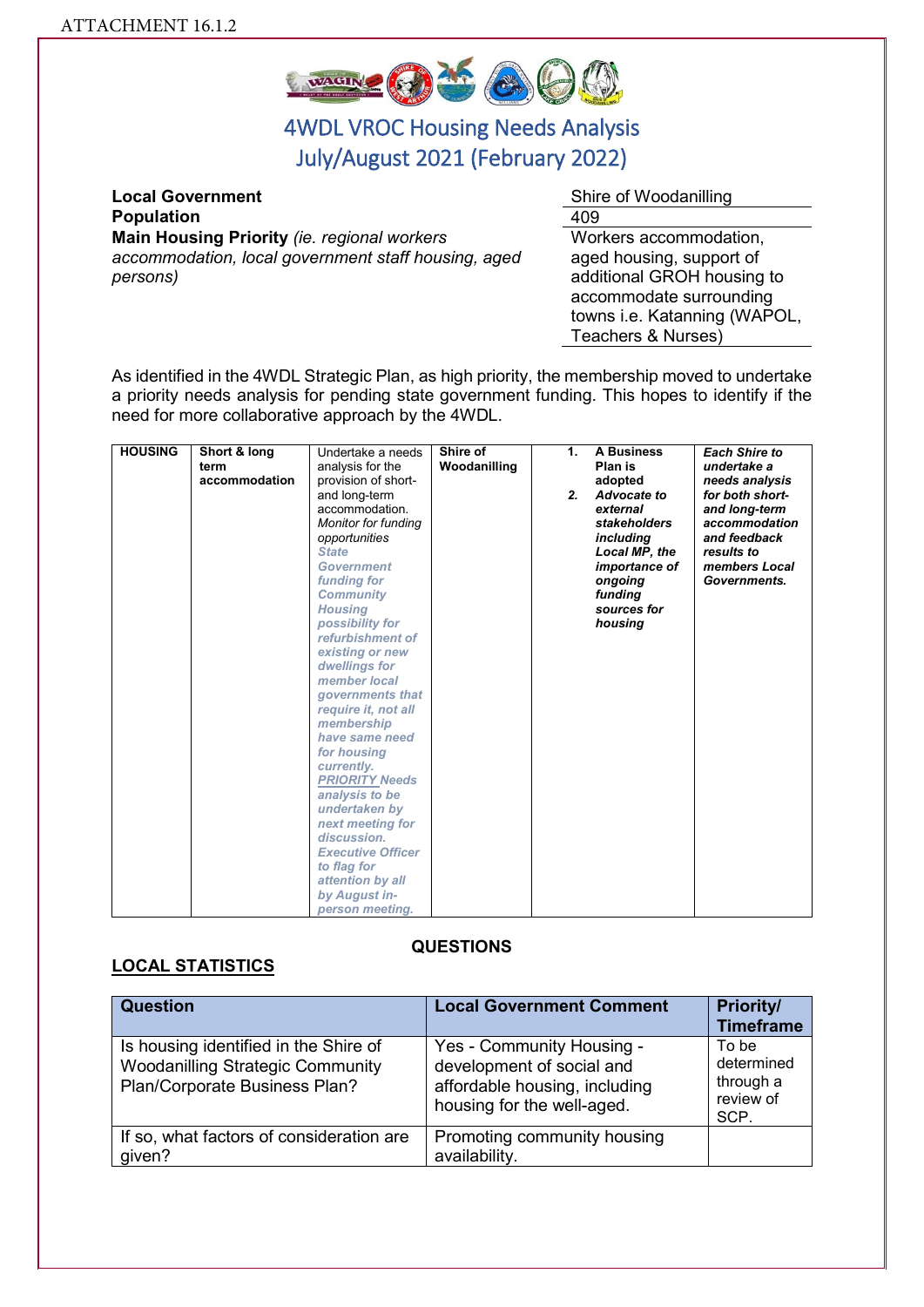|                                                                                                      | Identify of opportunities with State<br>Agencies (GROH) |  |
|------------------------------------------------------------------------------------------------------|---------------------------------------------------------|--|
| Does your Shire currently offer<br>financial assistance to business in your<br>district for housing? | No.                                                     |  |
| <b>Additional Question-</b>                                                                          |                                                         |  |

# **TYPES OF HOUSING**

| <b>Question</b>                                                                                                                       | <b>Local Government Comment</b>                                                              | <b>Priority/</b><br><b>Timeframe</b> |
|---------------------------------------------------------------------------------------------------------------------------------------|----------------------------------------------------------------------------------------------|--------------------------------------|
| Does your local government currently<br>provide rental property? If so, staff<br>housing, low income, aged persons,<br>joint venture? | Staff housing x 4<br>Accessible x 3<br>Joint Venture x 4                                     |                                      |
| Do you have vacancies in local<br>government rental properties?                                                                       | <b>No</b>                                                                                    |                                      |
| What short term accommodation is<br>currently available in your local<br>government?                                                  | Tavern, 2x BnB (currently 1 in<br>operational), Caravan Park (Currently<br>unlicensed)       |                                      |
| What long term accommodation is<br>currently available in your local<br>government?                                                   | Nil                                                                                          |                                      |
| Are the communities current housing<br>stocks in good condition or in need of<br>rehabilitation?                                      | One in need of care, however<br>maintenance for long term would be<br>required to be sourced |                                      |
| Does your local government have<br>special housing requirements? (i.e.<br>disability, respite care)                                   | No                                                                                           |                                      |
| Are there known vacancies in private<br>rental properties in your local<br>government?                                                | Minimal vacancies and if on the<br>market goes relative quick.                               |                                      |
| <b>Additional Question -</b>                                                                                                          |                                                                                              |                                      |

## **DIFFICULTIES**

| <b>Question</b>                                                                                                                     | <b>Local Government Comment</b>                                                                                                                                                                                  | <b>Priority/</b><br><b>Timeframe</b> |
|-------------------------------------------------------------------------------------------------------------------------------------|------------------------------------------------------------------------------------------------------------------------------------------------------------------------------------------------------------------|--------------------------------------|
| What difficulties does your local<br>government experiences with housing<br>shortages?                                              | Lack of employment opportunities with<br>limited local businesses within the<br>townsite. Meatworks more located<br>near Beaufort River (Kojonup).<br>Workers housed on farm<br>houses/properties.               |                                      |
| Forward planning – what/how many<br>housing stocks does your local<br>government think they will require over<br>the next 20 years? | 1 4x2 & 2 3x2 bedroom dwellings<br>per annum for key worker housing<br>1 4x2 and 1 3x1 bedroom<br>dwellings per annum Shire<br>employee housing<br>2 2x1 bedroom units now to<br>accommodate visiting tourists & | Medium                               |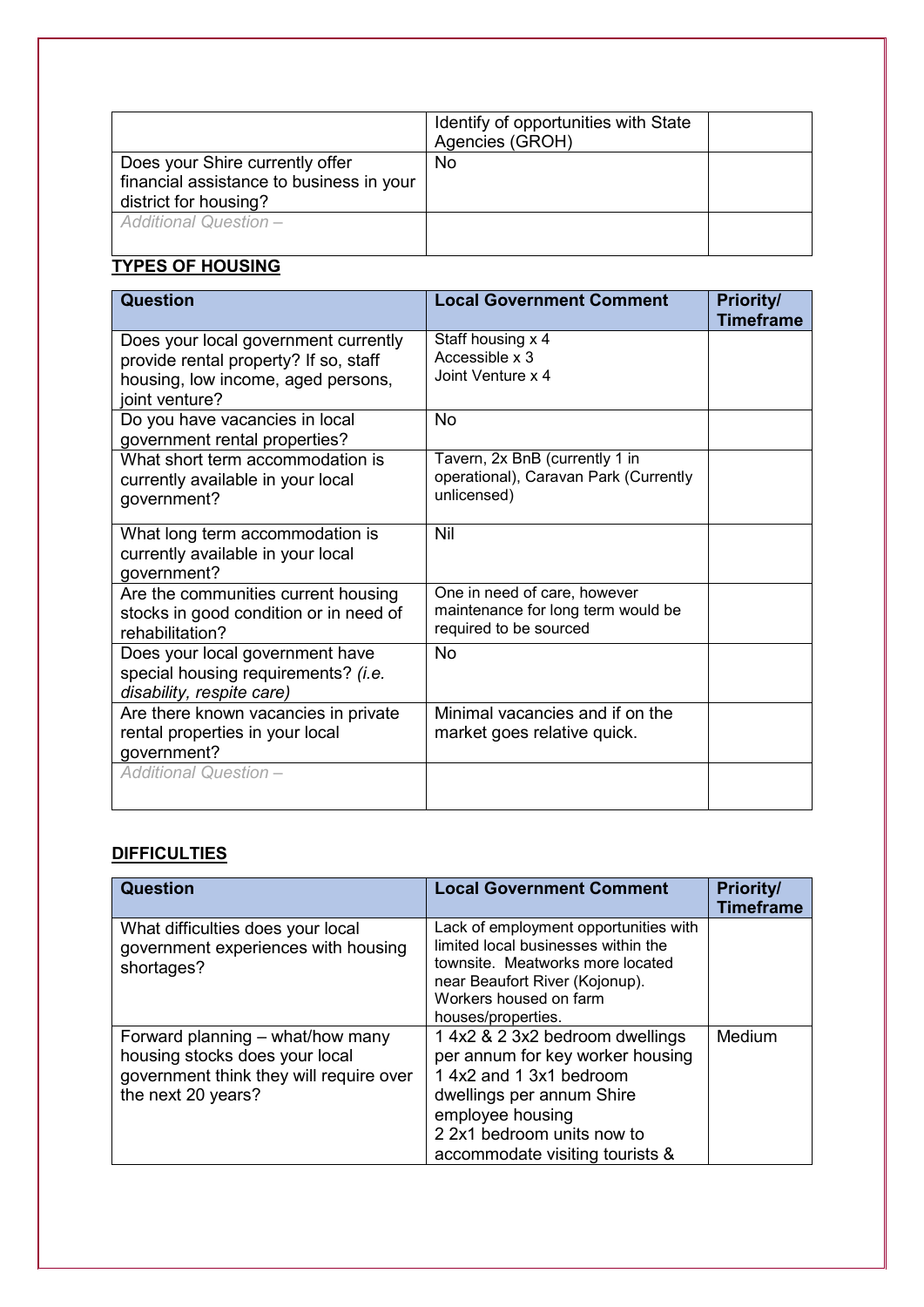|                                                                                                                                                  | other short-term requirements.<br>Visiting tourists in the region and<br>opportunities to source other local<br>governments to help, along with<br>GROH. And further community<br>housing (15). |  |
|--------------------------------------------------------------------------------------------------------------------------------------------------|-------------------------------------------------------------------------------------------------------------------------------------------------------------------------------------------------|--|
| Land availability - does your local                                                                                                              | Yes however further development                                                                                                                                                                 |  |
| government have enough available                                                                                                                 | may be required with Development                                                                                                                                                                |  |
| land to accommodate projected                                                                                                                    | WA for UCL to become available.                                                                                                                                                                 |  |
| housing?                                                                                                                                         |                                                                                                                                                                                                 |  |
| What percentage of workers in your<br>local government are not from the<br>region, especially those looking for<br>accommodation? (farm workers, | Guestimates 30%                                                                                                                                                                                 |  |
| industry relative, backpackers)                                                                                                                  |                                                                                                                                                                                                 |  |
| What crisis accommodation is<br>available in your local government?                                                                              | Nil                                                                                                                                                                                             |  |
| <b>Additional Question-</b>                                                                                                                      |                                                                                                                                                                                                 |  |

## **COTTAGE HOMES – PAST JOINT 4WDL PROJECT**

| <b>Question</b>                                                                                           | <b>Local Government Comment</b>                                           | <b>Priority/</b><br><b>Timeframe</b> |
|-----------------------------------------------------------------------------------------------------------|---------------------------------------------------------------------------|--------------------------------------|
| Are your current cottage home stock<br>fully subscribed?                                                  | Yes with a waiting list of potential<br>tenants.                          |                                      |
| Does your LG manage these homes?<br>Including ongoing maintenance,<br>tenants and any future cost outlay. | Yes. All costs are paid by LG and<br>some costs are recovered by tenancy. |                                      |
| If so, what costs are associated<br>annually?                                                             | <b>TBA</b>                                                                |                                      |
| Does your local government think<br>another joint project would be<br>beneficial?                         | Possibly, dependent on demand.                                            |                                      |
| <b>Additional Question -</b>                                                                              |                                                                           |                                      |

## **REGIONAL EMPLOYEES – LACK OF HOUSING**

| <b>Question</b>                                                                                                                            | <b>Local Government Comment</b>                                                                                                                                             | <b>Priority/</b><br><b>Timeframe</b> |
|--------------------------------------------------------------------------------------------------------------------------------------------|-----------------------------------------------------------------------------------------------------------------------------------------------------------------------------|--------------------------------------|
| Where does the responsibility lie for<br>regional workers?                                                                                 | Employers of regional workers and<br>State Government for supported<br>accommodation.                                                                                       |                                      |
| Does your Council support a solution<br>to lack of regional employees housing<br>stocks?                                                   | Yes                                                                                                                                                                         |                                      |
| Are your rate-payers aware of the<br>current housing situation for regional<br>employees, do they support action in<br>finding a solution? | Yes, The Strategic Community Plan<br>also has a strategy to promote and<br>support the availability of<br>accommodation suitable for young<br>people, families and retirees |                                      |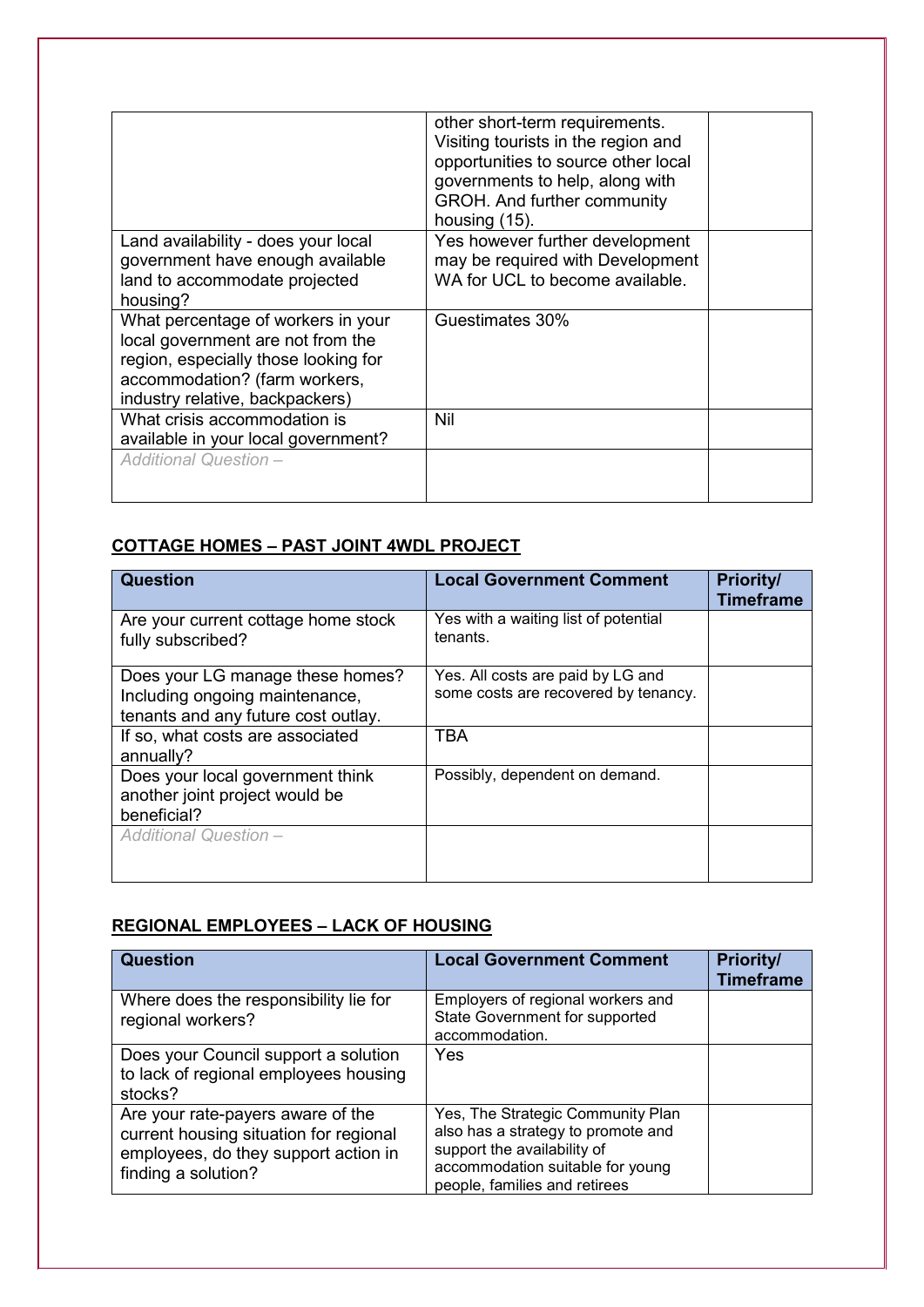| <b>Additional Question -</b> |  |
|------------------------------|--|
|                              |  |

## **FUNDING**

| <b>Question</b>                                                                                                                                                               | <b>Local Government Comment</b>                                                                                                                                                                                                                                                                                                                                                            | Priority/<br><b>Timeframe</b> |
|-------------------------------------------------------------------------------------------------------------------------------------------------------------------------------|--------------------------------------------------------------------------------------------------------------------------------------------------------------------------------------------------------------------------------------------------------------------------------------------------------------------------------------------------------------------------------------------|-------------------------------|
| Does your Local Government intend on<br>applying for the Social Housing<br><b>Economic Recovery Package</b><br>(SHERP) towards late 2021? If so, for<br>what priority?        | Shire of Woodanilling would be keen<br>on applying and would most likely be<br>for updating the old CEO house for on<br>selling or renting.<br>We would also be keen on applying<br>for funding for rental accommodation<br>for local community.<br>The Independent Living Units have<br>been very popular so something<br>similar to these for the general<br>population would be useful. |                               |
| What opportunities does your local<br>government predict for community<br>involvement in the development of new<br>housing stocks?                                            | Unknown at present                                                                                                                                                                                                                                                                                                                                                                         |                               |
| Who would be responsible for ongoing<br>management of new housing stock?                                                                                                      | Shire of Woodanilling to manage<br>under a cost recovery model with<br>tenants, businesses, agencies, etc.                                                                                                                                                                                                                                                                                 |                               |
| Would/has your local government sell<br>on any existing/redundant housing<br>stocks for economic benefit If they built<br>replacement stocks?<br><b>Additional Question -</b> | Council may consider this moving<br>forward.                                                                                                                                                                                                                                                                                                                                               |                               |

## **CAPACITY AND CAPABILITY**

| <b>Question</b>                                                                                                           | <b>Local Government Comment</b>                                                                     | <b>Priority/</b><br><b>Timeframe</b> |
|---------------------------------------------------------------------------------------------------------------------------|-----------------------------------------------------------------------------------------------------|--------------------------------------|
| Does your local government struggle<br>with access to contractors to spend<br>grant funding on housing projects?          | Yes                                                                                                 |                                      |
| Who is identified as key personnel<br>required to be involved in a new<br>housing project (Shire, Private<br>enterprise)? | Senior Management at Shire<br>Key State Government agencies<br>i.e. health, education, police, etc. |                                      |
| <b>Additional Question-</b>                                                                                               |                                                                                                     |                                      |

#### **ADDITIONAL INFORMATION/COMMENTS**